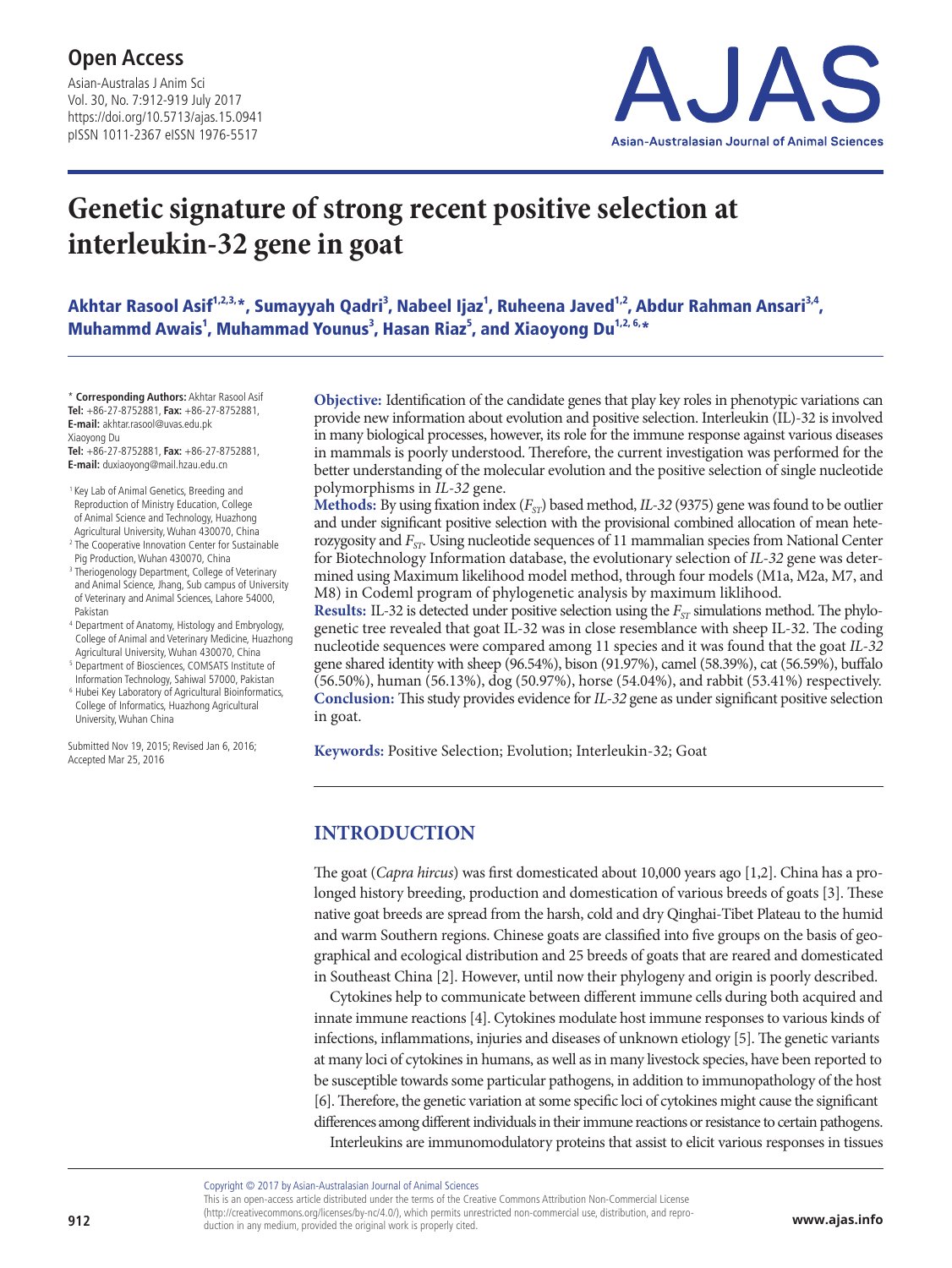and cells and modulate activation, growth and differentiation during different immunological reactions [7,8]. Interleukin (IL)-32 is recognized as pro-inflammatory cytokine that plays significant role in many biological processes. It is reported that NK4 (natural killer cell transcript-4) stimulates numerous pro-inflammatory cytokines, namely tumor necrosis factor-α as well as IL-8, therefore the name of NK4 was changed as IL-32 [9,10]. It is worth mentioning here that IL-32 has no similarities with other identified ILs, however it possess characteristic pro-inflammatory properties [11]. Interestingly, *IL-32* gene is present in most of the mammalian species excluding rodents. The absence of *IL-32* gene in rodents restricts *in vivo* animal studies and further progress on IL-32 research for medical applications [10,12]. Therefore, this limitation can be solved by evolutionary and positive selection studies of *IL-32* gene in animals other than rodents.

Different mutations are significant for evolution to arise through natural selection of different traits resulting in population changes due to environmental and genetic influences. Conversely the changes in single trait are frequently channeled by its co variation with different traits. These variations may result in different directions in a phenotypic space with a small to no conflict even when individual traits do differ [13,14]. Therefore, consideration of the inherent factors that structure the variation within a population, and how this variation evolves, is critical for understanding the probable evolution of that population.

Several researchers have reported the significance of molecular markers for investigating genetic studies among various livestock species [15]. Molecular markers have been identified as a leading tool for calculating genetic variation and for determining the genetic gap among strongly related populations of ruminants due to their random division in the genome, higher polymorphism and availability of automated genotype scoring [16,17].

Efforts to identify the signature of selection can be helpful to determine which artificial selection leads to positive genetic gain. Since genetic selection can enhance the advantageous allele's frequency as well as sequence variations to the allele, positive selection signals can be found by identifying the sequence variations near suitable mutations [18,19].

New approaches are needed to increase knowledge of the limited genetic factors from the association studies. One attempt might be to identify selection signatures in which positive selection has occurred by artificial selection on the meat quality. Because the selection could increase beneficial allele frequency and further augment allele frequencies of sequence variants in the vicinity, signals for the positive selection can be identified by harboring distribution of the sequence variants around a favorable mutation [18,19].

The evolutionary positive selection studies on goat IL-32 in scientific literature are still scarce. Therefore, the present investigation was performed to investigate the genetic and nucleotide variations to better understand the molecular evolution and the positive selection of *IL-32* gene in Chinese local goat breeds. This study aimed to provide novel information about the nucleotide variations and recent positive selection in *IL-32* gene in goat as compared to other vertebrate species using nucleotide sequences from National Center for Biotechnology Information (NCBI) database.

## **MATERIALS AND METHODS**

#### **Ethics statement**

All the experimental procedures of this study were approved by the Law of Animal Husbandry in People's Republic of China (Dec 29, 2005). The experimental protocols for collection of ear tissue samples were reviewed and permitted by the Biological Studies Animal Care and Use Committee of National Animal Husbandry Service, Hubei, PR China. Measures were taken to reduce any distress to experimental animals during collection of samples.

#### **Animal selection and extraction of DNA**

For this study, 200 goats of four local breeds (Enshi black, Hybrid white yellow, Nanjing yellow and Yichang white) from southern districts of China were selected. The genomic DNA extraction from ear tissues of these goats was extracted using Genomic DNA kit TIANamp (TianGen, Beijing, China).

#### **Genotyping and sequencing**

The genomic DNA for the extension of eight anticipated single nucleotide polymorphisms (SNPs) loci was used for screening and characterization of these SNPs. Using the SeqMan program the sequences of these identified SNPs were aligned and genotyped in 200 goats using Matrix-assisted laser desorption/ionization time of flight mass spectrometry (MALDI-TOF) assay (Squenom-MassARRAY: emoji:, BGI company, Shenzhen, China).

#### **Frequency distribution analysis**

Selection effects were assessed and analyzed by Lositan software [20]. The fixation index  $F_{ST}$  and p values for each locus were calculated by allele frequencies based on heterozygosity. Simulations were comprised of four populations, 200 individuals, 8 loci, 17 SNPs and an expected 0.102 *F<sub>ST</sub>* value. This technique enhanced the divergent selection by identifying the outliers with *FST* values more than estimated, overcoming for heterozygosity [21]. On real data, 100,000 simulations were employed to build the datasets of population. Quantiles were supposed for provisional *F<sub>ST</sub>* joint distribution against mean heterozygosity with confidence limits 95%. Loci that expressed outside the simulated neutral distribution with a characteristic differentiation behavior (i.e.  $F_{ST}$ ) were finally regarded as outliers.

#### **Evolution analysis**

Coding sequences of 11 mammalian species were retrieved from Gene Bank and concluded sequences of proteins were aligned by MEGA6.0 program [22] using parameters of default alignment,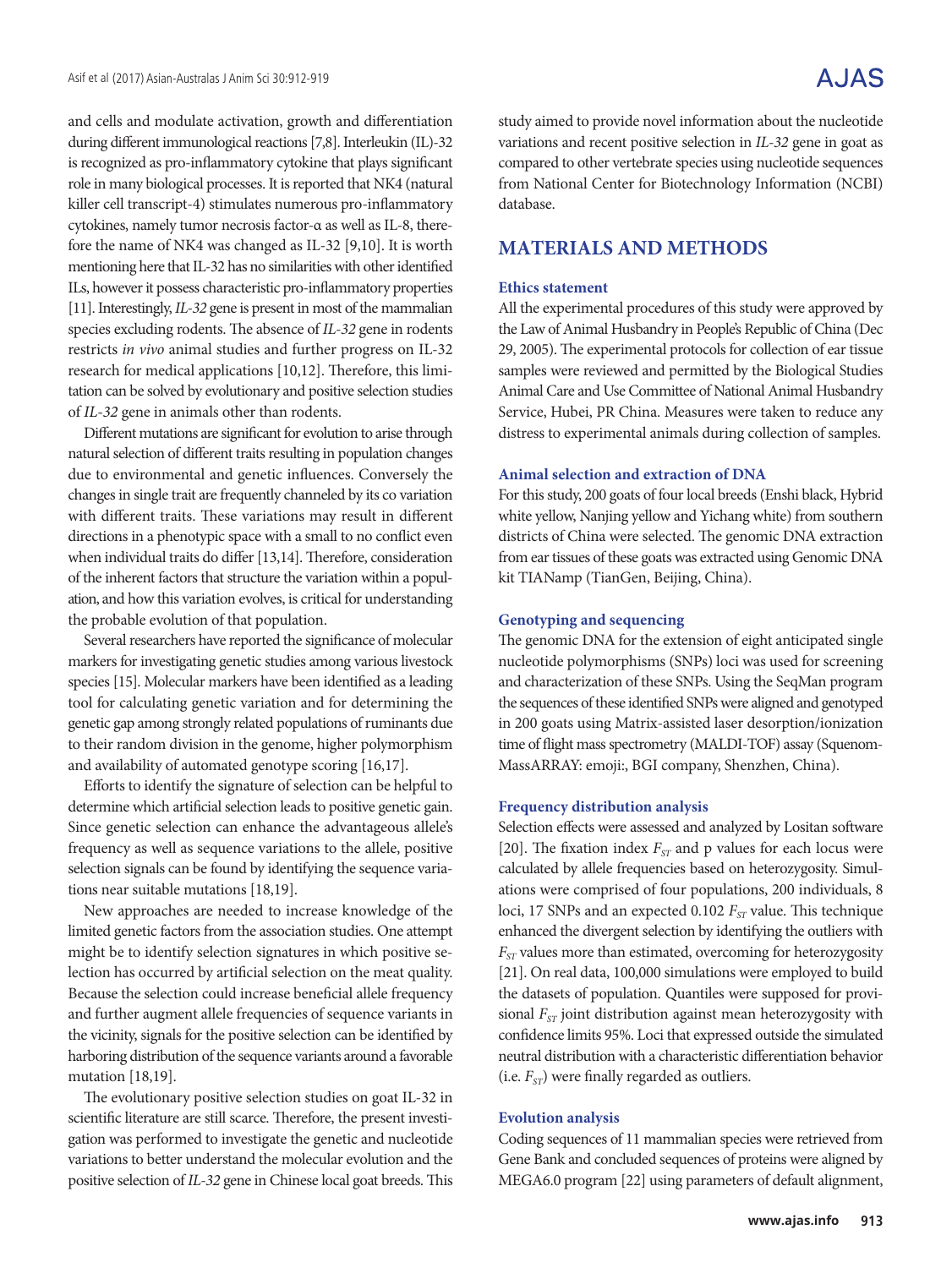## A.JAS

followed by manual adjustment. Maximum likelihood technique was employed for the determination of positive selection and amino acid sites under selection. For this study, four models (M1a, M2a, M7, and M8) were used in Codeml program of phylogenetic analysis by maximum liklihood (PAML) package in two steps. First, likelihood ratio test (LRT) was applied to measure the positive selection for the presence of sites with *ω*>1. Then, comparison was done with a null model to obtain this, that did not permit sites with *ω*>1 and a more generalized model that did. In the second step, LRT comparison was made with a null model M7, assuming a beta distribution B  $(p, q)$  for x  $\omega$  (in the interval  $0 < \omega < 1$ , where 0 indicated complete constraint and 1 was the expectation under no selection pressure), and another M8 model using an additional class of sites with *ω* estimated was included. Consequently, a proportion of sites (p0) came from the beta distribution B  $(p, q)$  and the remaining sites  $(p1 = 1-p0)$  had a  $\omega$  ratio estimated from data that was >1 in M8 model. It was assumed that M8 model fit the sequences better than M7, if the LRT was statistically significant ( $p$ <0.05), as a result the positive selection was accepted in M8 model.

#### **Phylogenetic analysis**

The sequences of the nucleotides of goat *IL-32* gene were compared with that of sheep, dog, human, rabbit, cattle, buffalo, bison, horse, camel, and cat for evolutionary study. After retrieving the nucleotide sequences from NCBI, MEGA6 software package the Neighbor Joining method was used for constructing phylogenetic tree. The genetic sequence analysis of similarity among eleven species with nucleotide sequences of *IL-32* gene was done using ClustalW software [23].

#### **Codon-based nonsynonymous- synonymous and neutrality test**

Maximum Likelihood computations of dN and dS were conducted using HyPhy software package (MEGA6, Hachioji, Tokyo, Japan) [24]. There were 273 positions in the final dataset. The nonsynonymous- synonymous (dN-dS) ratio is useful for determining the codons that had undergone positive selection, where dS denotes a synonymous substitutions number in each site, and dN a nonsynonymous substitutions number in each site, where a higher number of nonsynonymous substitutions is an indication of positive values. For neutrality test, the variance of the difference was computed using the analytical method. Analyses were conducted using the Nei-Gojobori method (Nei and Gojobori, 1986). There were of 91 positions in the final dataset. Both the analyses involved 11 nucleotide sequences. All positions containing gaps and missing data were eliminated. Evolutionary analyses were conducted in MEGA6 [22].

## **RESULTS**

The sequence description among the four goat breeds unveiled 17 SNPs from eight loci and these SNPs were genotyped for further analysis.  $F_{ST}$  based technique recognized *IL-32* gene loci as in selection sweep in the studied breeds. Positive selection of *IL-32* gene by frequency distribution (FDIST) method, via the outliers approach, *IL-32* gene was present outside the 95% confidence interval of the conditional combined allocation of mean heterozygosity and *FST* by Lositan FDIST examination (Figure 1). *IL-32* gene was found to be significantly in the region resulting from (p<0.05) positive selection (Table 1).



Fst/He

Figure 1. Candidate gene interleukin-32 under positive selection keeping the 95% confidence interval. F<sub>SI</sub>, fixation index; He, heterozygosity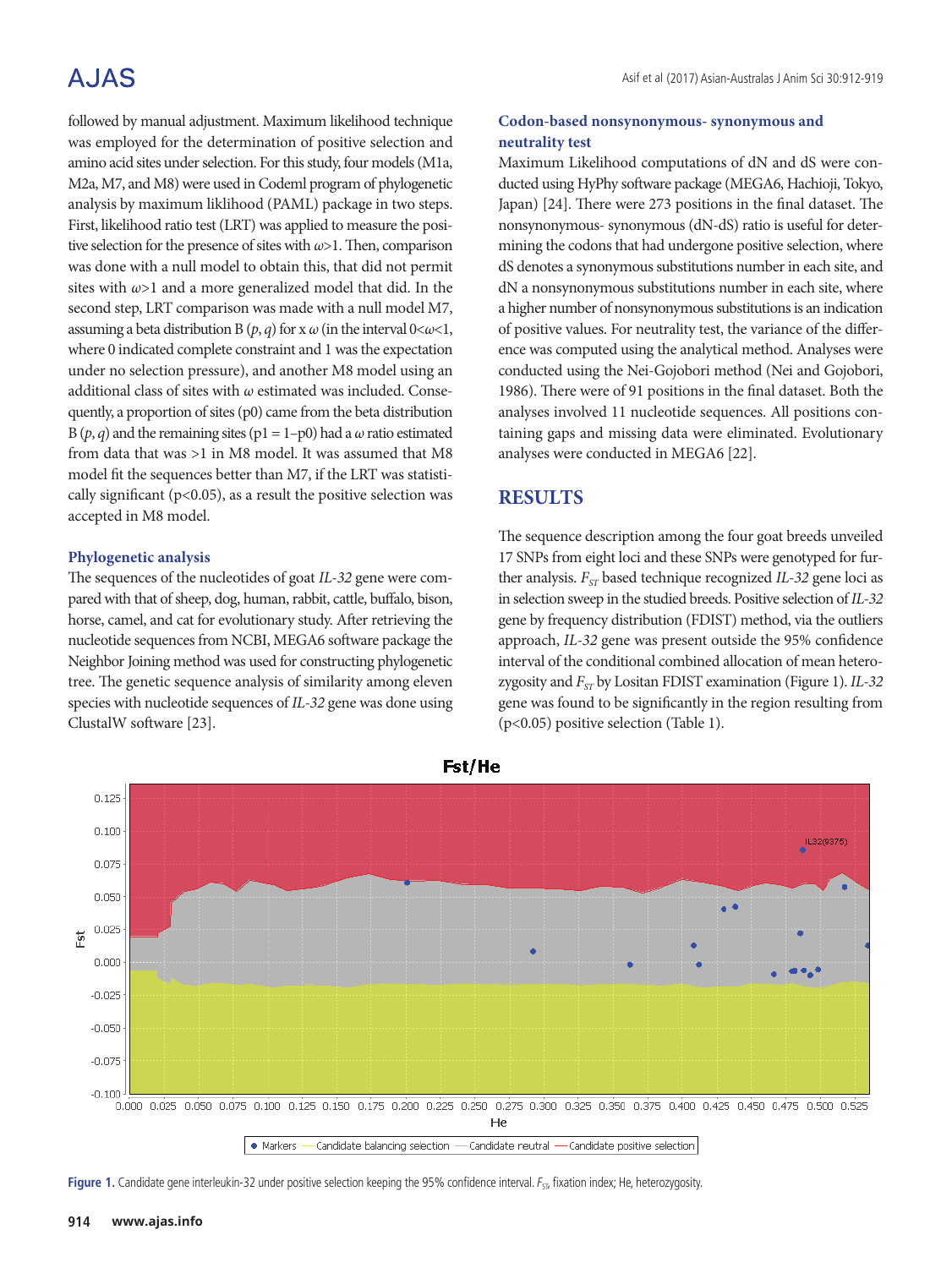#### **Positive selection of** *IL-32* **gene by FDIST analysis**

By keeping 95% confidence interval in Lositan FDIST analysis, *IL-32* (9375) gene was present in outlier area with the provisional combined allocation of *F<sub>ST</sub>* and mean heterozygosity (Figure 1). Furthermore, positively selected *IL-32* gene was significantly (p<0.05) present in corresponding positive selection area (Table 1).

#### **Evolutionary analysis of positive selection**

Excess of non-synonymous over synonymous substitutions indicates molecular evidence for positive selection. Two paired models (M1–M2; M7–M8) were used for the database analysis and *ω*s and log-likelihood values were obtained (Table 2). Likelihood logs were used for the LRT determination, with the intention to investigate whether the substitute models (M2:M8) were better than the null models (M1:M7) in fitting sequences. In the first LRT, M1 model provided a log-likelihood of Ln*L* = –2,445.220, with the estimated value  $\omega$ 0 = 0.317 and M2 model presented Ln*L* = –2,444.825, with the estimated value *ω*3 = 1.749. The statistical value for this test was 2ΔLn*L* = 0.791, with df = 2 and p<0.001. We neglected the M1 and accepted the M2 model. According to M2 model, 64% sites were found under purifying selection, 28% sites were under neutral evolution and only 6% sites were protected by positive selection. The values of *ω*s were found as 0.336, 1.000, and 1.749, respectively. In the second LRT, the comparison was made between M8 and M7 models (more parameter-rich models), and we found 4.318 as the value of  $2\Delta$ Ln*L*. After its comparison with  $x^2$  distribution value (df = 2), we discarded the M7 model, but accepted the M8 model (p< 0.001). Hence, M8 proved a better fit than the M7 model for the sequences. According to M8 model, the *ω*s value of 87% sites were best fit in the beta distribution B (1.798, 0.124), while only 12% sites showed  $\omega$ 1 = 1.628. Hence, the evolutionary study of the *IL-32* gene in 11 mammalian species indicated the gene was under purifying selection where previously no positive selection had been reported.

#### **Phylogenetic relationship of** *IL-32* **gene among species**

We collected complete coding sequences of *IL-32* gene from 11 different mammalian species while keeping the goat as reference

| <b>AJAS</b> |
|-------------|
|             |

**Table 1.** Locus, heterozygosity (He) and fixation index  $(F_{ST})$  for each of 17 genotyped SNPs

| Locus         | Het   | $F_{ST}$ | p value  |
|---------------|-------|----------|----------|
| $IL-3$        | 0.292 | 0.0087   | 0.526    |
| $IL1-\alpha$  | 0.487 | $-0.005$ | 0.251    |
| $IL1-\alpha$  | 0.362 | $-0.001$ | 0.354    |
| IL1- $\beta$  | 0.479 | $-0.006$ | 0.236    |
| IL1- $\beta$  | 0.481 | $-0.006$ | 0.244    |
| $IL1-\beta$   | 0.412 | $-0.001$ | 0.334    |
| $IL-4$        | 0.429 | 0.04     | 0.884    |
| $IL-8$        | 0.517 | 0.057    | 0.92     |
| $IL-8$        | 0.534 | 0.013    | 0.589    |
| $IL-31$       | 0.497 | $-0.005$ | 0.251    |
| $IL-33$       | 0.492 | $-0.009$ | 0.168    |
| $IL-33$       | 0.201 | 0.06     | 0.951    |
| $IL-33$       | 0.408 | 0.013    | 0.606    |
| $IL-32(1158)$ | 0.438 | 0.043    | 0.893    |
| IL-32(2017)   | 0.465 | $-0.008$ | 0.154    |
| IL-32(7638)   | 0.485 | 0.022    | 0.735    |
| IL-32(9375)   | 0.487 | 0.0861   | $0.985*$ |

SNP, single nucleotide polymorphisms; IL32, interleukin. p\*, simulated  $F_{ST}$  < sample  $F_{ST}$ .

species from the public database, Gene Bank. MEGA6.0 software was used for the alignment of all the obtained sequences along with their respective amino acids (23). Before employing this software for phylogenetic analysis, manual editing of all the obtained sequences was performed. The caprine *IL-32* gene was found closely associated with that of sheep, camel, bison, cattle, buffalo, cat, horse, human, rabbit, and dog (Figure 2). The genetic similarity of nucleotide sequences of *IL-32* gene of goat was more closer to sheep (96%) than camel (58%) bison (91%) and cat, buffalo, and human (56%), dog (50%), horse (54%), rabbit (53%), respectively Table 3.

#### **Determination dN-dS ratio and neutrality test**

Using coding sequences, non-synonymous/synonymous rate ratios (dN/dS) were calculated and positively selected sites (having values >1) are shown in Table 4 Each codon, and estimates of the number of inferred synonymous (s) and nonsynonymous (n) substitutions are also presented along with the numbers of sites that are estimated to be synonymous (S) and nonsynonymous

| <b>TODIC 2.</b> INCREDIO OF POSITIVE SCIELED IT RESED TO THE FIGHT SET GET C |                                                                                                               |              |             |                                                    |  |  |  |  |  |  |
|------------------------------------------------------------------------------|---------------------------------------------------------------------------------------------------------------|--------------|-------------|----------------------------------------------------|--|--|--|--|--|--|
| Model                                                                        | Parameter estimates <sup>1)</sup>                                                                             | InL          | <b>LRTs</b> | <b>Positive selection sites</b>                    |  |  |  |  |  |  |
| Model 1                                                                      | $p_0 = 0.638$ , $p_1 = 0.361$<br>$\omega_0 = 0.317$ , $\omega_1 = 1.000$                                      | $-2.445.220$ | 0.791       | NEB: Not allowed                                   |  |  |  |  |  |  |
| Model 2                                                                      | $p_1 = 0.649$ , $p_2 = 0.287$ , $p_3 = 0.062$<br>$\omega_1 = 0.336$ , $\omega_2 = 1.000$ , $\omega_3 = 1.749$ | $-2.444.825$ |             | BEB:                                               |  |  |  |  |  |  |
| Model 7                                                                      | $p = 1.257$ , $q = 1.077$                                                                                     | $-2.443.730$ | 4.318       | NEB: Not allowed                                   |  |  |  |  |  |  |
| Model 8                                                                      | $p_0 = 0.875$ , $p = 1.797$ , $q = 2.009$<br>$(p_1 = 0.124) \omega = 1.628$                                   | $-2.441.571$ |             | BEB: 2C, 6A, 10L, 11K, 23Q, 30S, 49S, 55D 75E, 89S |  |  |  |  |  |  |

**Table 2.** Results of positive selection tests for interleukin-32 gene

LnL, log likelihood; LRT, likelihood ratio; NEB, naive empirical bayes; BEB, bayes empirical bayes.

<sup>1)</sup> ω, the ratio of nonsynonymous-to-synonymous substitutions; p<sub>0</sub>, purifying selection; p<sub>2</sub>, neutral selection, p<sub>3</sub>, positive selection substitution ratio for all sites; p and q, the β distribution parameters.

\* p > 95%; \*\* p > 99%.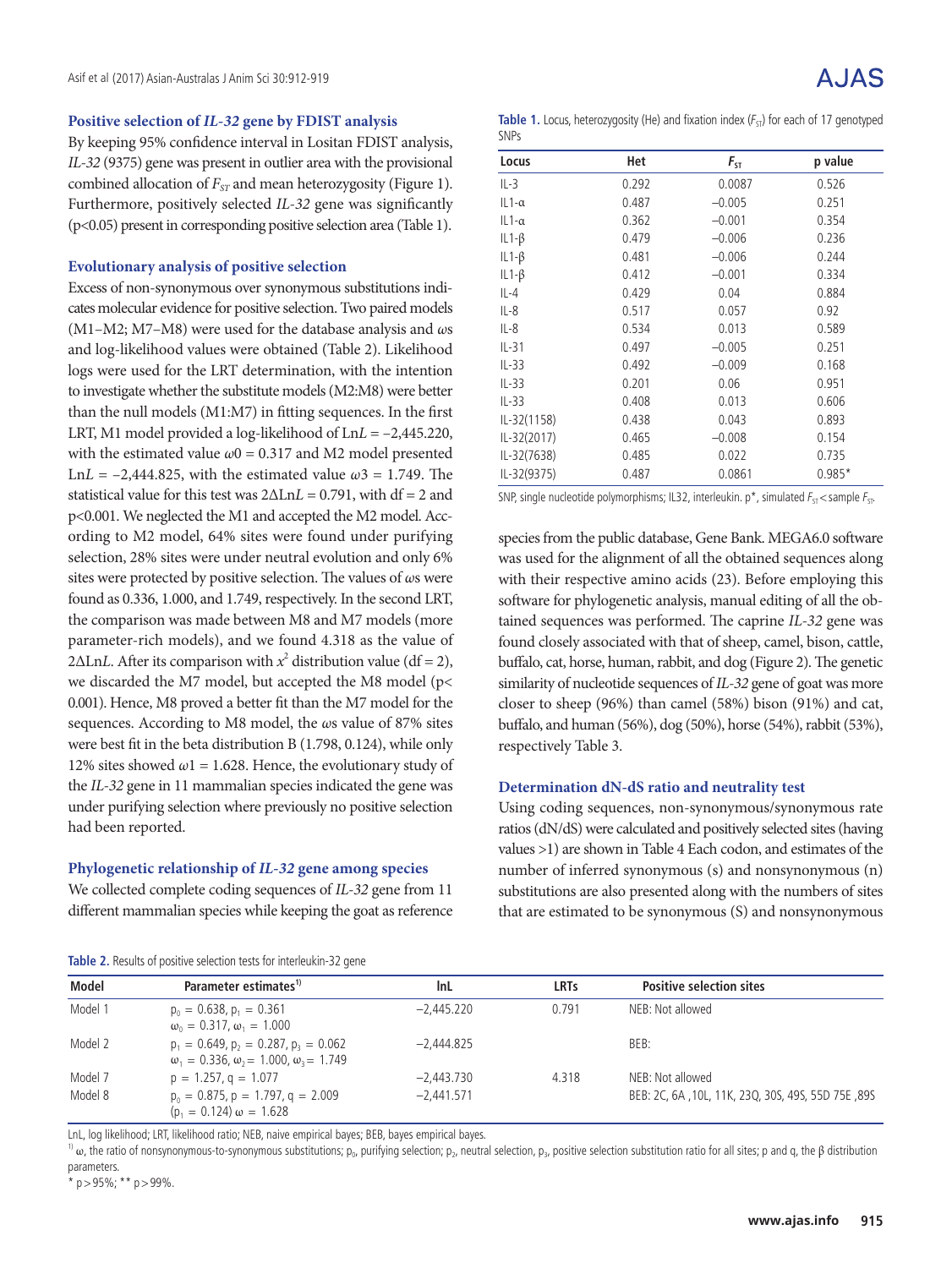## A.IAS



**Figure 2.** Phylogenetic relationship of IL-32 gene in different species.

Table 3. Coding sequences similarity analysis and values of pair wise comparison of interleukin-32 gene among different species

|              | Goat  | Sheep  | <b>Bison</b>   | Camel                    | <b>Buffalo</b> | <b>Human</b> | Cat                      | Cow      | <b>Rabbit</b> | Dog    | Horse                    |
|--------------|-------|--------|----------------|--------------------------|----------------|--------------|--------------------------|----------|---------------|--------|--------------------------|
| Goat         | ۰     | 96.54  | 91.97          | 58.39                    | 56.50          | 56.13        | 56.59                    | 55.95    | 53.41         | 50.97  | 54.04                    |
| Sheep        | 96.54 | $\sim$ | 91.97          | 50.87                    | 52.81          | 43.94        | 55.41                    | 51.43    | 49.35         | 49.13  | 55.19                    |
| <b>Bison</b> | 91.97 | 91.97  | $\blacksquare$ | 48.91                    | 52.55          | 45.99        | 54.50                    | 50.12    | 50.36         | 49.88  | 54.99                    |
| Camel        | 58.39 | 50.87  | 48.91          | $\overline{\phantom{a}}$ | 60.87          | 53.76        | 57.56                    | 56.90    | 51.14         | 52.38  | 53.62                    |
| Buffalo      | 56.50 | 52.81  | 52.55          | 60.87                    |                | 55.91        | 60.98                    | 81.43    | 53.66         | 55.49  | 54.27                    |
| Human        | 56.13 | 43.94  | 45.99          | 53.76                    | 55.91          | $\sim$       | 58.28                    | 54.29    | 52.47         | 53.76  | 57.42                    |
| Cat          | 56.59 | 55.41  | 54.50          | 57.56                    | 60.98          | 58.28        | $\overline{\phantom{a}}$ | 59.29    | 55.43         | 63.18  | 57.79                    |
| Cow          | 55.95 | 51.43  | 50.12          | 56.90                    | 81.43          | 54.29        | 59.29                    | $\omega$ | 48.81         | 56.90  | 55.00                    |
| Rabbit       | 53.41 | 49.35  | 50.36          | 51.14                    | 53.66          | 52.47        | 55.43                    | 48.81    | $\sim$        | 52.71  | 49.90                    |
| Dog          | 50.97 | 49.13  | 49.88          | 52.38                    | 55.49          | 53.76        | 63.18                    | 56.90    | 52.71         | $\sim$ | 55.42                    |
| Horse        | 54.04 | 55.19  | 54.99          | 53.62                    | 54.27          | 57.42        | 57.79                    | 55.00    | 49.90         | 55.42  | $\overline{\phantom{a}}$ |
|              |       |        |                |                          |                |              |                          |          |               |        |                          |

Similar values in the under triangle (%).

(N). Using the coding sequences of species, the neutrality analysis was performed and the results indicated that the <0.05 values were considered as significant Table 5.

## **DISCUSSION**

The ongoing development in the significant directories of genetic variation has made novel suggestions for the discovery of positive selection targets, which ultimately would be helpful to explain the roles of drift and selection in evolutionary development. Furthermore, signatures of positive selection hamper the genome regions that functionally play key roles. Therefore, discovering such genomic regions would assist in the identification of genetic deviations that interrupt these functional genomics regions. Consequently, the history of a population can be created from the chronological events and information of the targets for positive selection.

The genetic basis of various traits in many species has been studied by candidate gene approach. The identification of the genes that play a key role in phenotypic variation in natural livestock populations can provide new information about the evolutionary process and enables direct selection [25]. In the current investigation, we identified *IL-32* gene by operating the mean heterozygosity and  $F_{\rm\scriptscriptstyle ST}$  because this approach can identify genetic discrimination for each locus.

Previously, many genes related to positive selection were iden-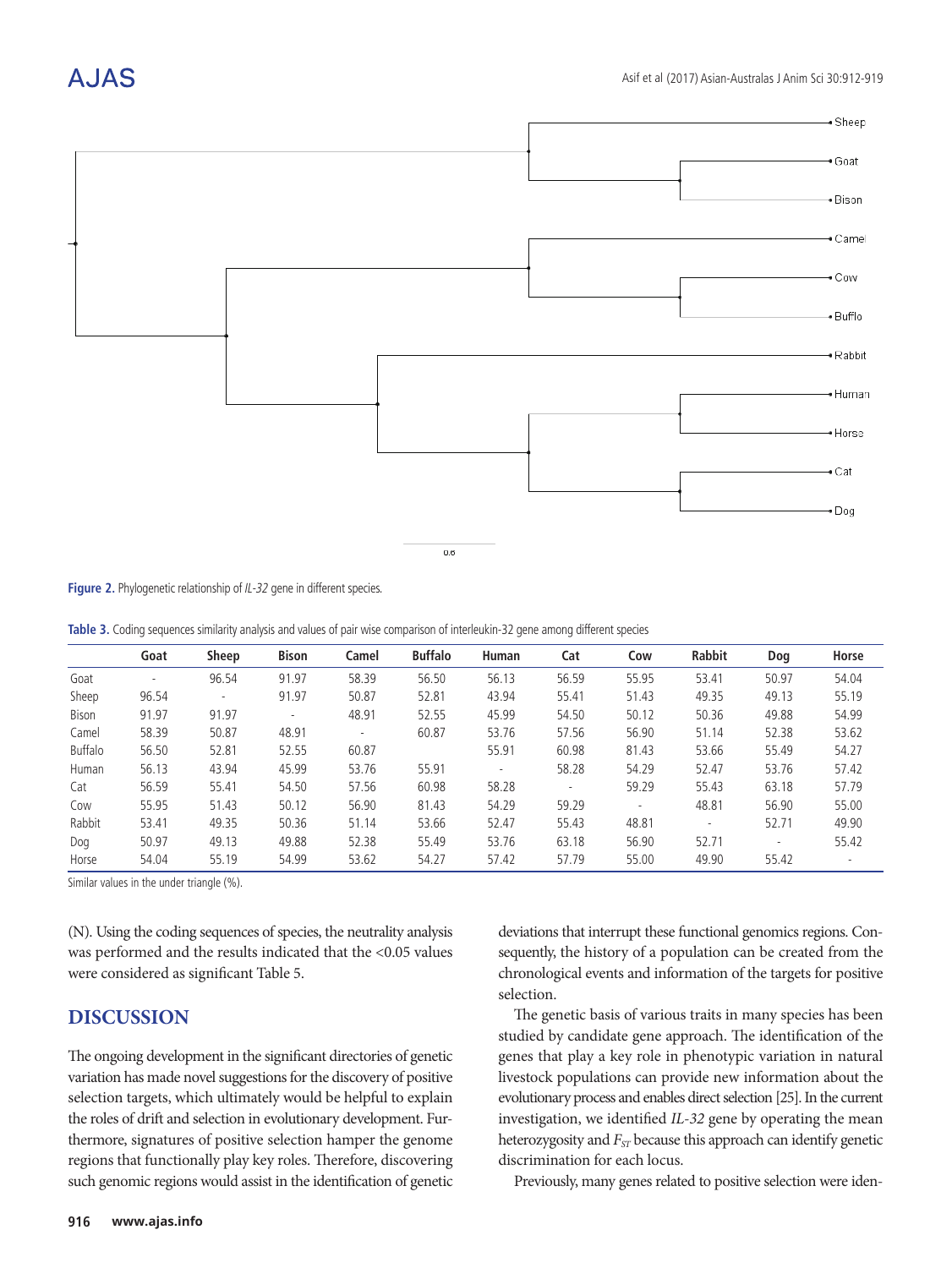**Table 4.** Maximum likelihood analysis of natural selection codon-by-codon

| Codon# | <b>Codon Start</b> | <b>Triplet</b> | Syn (s)        | Nonsyn (n) | Syn sites (S) | Nonsyn sites (N) | dS       | dN    | dN-dS |
|--------|--------------------|----------------|----------------|------------|---------------|------------------|----------|-------|-------|
| 18     | 871                | ACA            |                | 6          | 0.851         | 2.128            | 1.174    | 2.818 | 1.643 |
| 20     | 892                | CGC            |                | 6          | 0.715         | 2.176            | .397     | 2.756 | 1.358 |
| 22     | 898                | GTC            |                | 5          | 0.953         | 2.046            | 1.048    | 2.443 | 1.395 |
| 33     | 967                | GAC            |                | 5          | 0.914         | 2.085            | 1.093    | 2.397 | 1.304 |
| 35     | 973                | TCC            | 0.5            | 7.5        | 0.386         | 2.362            | 1.292    | 3.174 | 1.882 |
| 41     | 994                | GAC            | 0              | 4          | 0.418         | 2.553            | 0        | 1.566 | 1.566 |
| 46     | 1021               | <b>TTC</b>     | 0              | 6          | 0.227         | 2.766            | 0        | 2.169 | 2.169 |
| 51     | 1036               | CAG            | 0              | 5          | 0.325         | 2.394            | 0        | 2.088 | 2.087 |
| 67     | 1102               | CGC            | 0              | 4          | 0.538         | 2.280            | $\Omega$ | 1.754 | 1.754 |
| 71     | 1114               | GAG            | 0              | 3          | 0.298         | 2.354            | $\Omega$ | 1.273 | 1.273 |
| 85     | 1171               | CAG            | 0              | 4          | 0.335         | 2.363            | 0        | 1.692 | 1.692 |
| 88     | 1183               | AGC            | 0.7            | 7.3        | 0.468         | 2.473            | 1.423    | 2.964 | 1.540 |
| 89     | 1186               | <b>CTC</b>     | $\overline{2}$ | 9          | 0.873         | 2.115            | 2.289    | 4.254 | 1.965 |
| 91     | 1192               | CAG            | 0.7            | 7.3        | 0.422         | 2.338            | 1.579    | 3.135 | 1.556 |

dN, nonsynonymous; dS, synonymous. dN-dS values > 1 indicating significance.

**Table 5.** Codon-based test of neutrality for analysis among species

|              | Goat   | Sheep                    | <b>Bison</b> | Camel    | <b>Buffalo</b> | <b>Human</b>             | Cat      | Cow      | <b>Rabbit</b> | Dog      | Horse                    |
|--------------|--------|--------------------------|--------------|----------|----------------|--------------------------|----------|----------|---------------|----------|--------------------------|
| Goat         | $\sim$ | $-0.125$                 | $-0.466$     | 0.371    | $-0.347$       | $-0.363$                 | 0.137    | 0.114    | $-1.688$      | $-0.365$ | 0.144                    |
| Sheep        | 0.901  | $\overline{\phantom{a}}$ | $-0.428$     | $-0.042$ | $-0.039$       | $-0.967$                 | $-0.76$  | $-0.35$  | $-2.249$      | $-1.218$ | $-0.583$                 |
| <b>Bison</b> | 0.642  | 0.669                    |              | $-0.124$ | $-1.355$       | $-0.039$                 | $-1.008$ | $-0.669$ | $-3.076$      | $-1.22$  | $-0.459$                 |
| Camel        | 0.711  | 0.967                    | 0.901        | $\sim$   | $-3.17$        | $-2.028$                 | $-2.918$ | $-3.214$ | $-3.32$       | 0.291    | $-3.089$                 |
| Bifflao      | 0.73   | 0.969                    | 0.178        | $0.002*$ | $\sim$         | $-2.114$                 | $-2.555$ | $-0.668$ | $-2.19$       | $-0.728$ | $-4.236$                 |
| Human        | 0.717  | 0.335                    | 0.969        | $0.045*$ | $0.037*$       | $\overline{\phantom{a}}$ | $-2.143$ | $-1.681$ | $-2.834$      | $-0.939$ | $-3.076$                 |
| Cat          | 0.892  | 0.449                    | 0.316        | $0.004*$ | $0.012*$       | $0.034*$                 | $\sim$   | $-1.127$ | $-1.855$      | $-2.257$ | $-3.016$                 |
| Cow          | 0.909  | 0.727                    | 0.505        | $0.002*$ | 0.505          | $0.095*$                 | 0.262    | $\sim$   | $-2.094$      | $-0.996$ | $-2.642$                 |
| Rabbit       | 0.094  | $0.026*$                 | $0.003*$     | $0.001*$ | $0.03*$        | $0.005*$                 | $0.066*$ | $0.038*$ | $\sim$        | $-0.947$ | $-3.419$                 |
| Dog          | 0.716  | 0.226                    | 0.225        | 0.772    | 0.468          | 0.350                    | $0.026*$ | 0.321    | 0.345         | $\sim$   | $-0.594$                 |
| Horse        | 0.886  | 0.561                    | 0.647        | $0.002*$ | 0.00           | $0.003*$                 | $0.003*$ | $0.009*$ | $0.001*$      | 0.553    | $\overline{\phantom{a}}$ |

\* Represent significance respectively.

tified by LRT. The genes inferred by LRT are considered true cases of adaptation that might have been involved in positive selection [26]. In the current study, we used likelihood logs for the LRT determination. Both the alternative models M2 and M8 were implemented. According to M2 model, 65% sites were found under purifying selection, 28% under neutral evolution and only 6% were protected by positive selection. According to M8 model, the *ω*s value of 87% sites best fit in the beta distribution B (1.797, 0.12486), while only 12% sites showed a *ω*1 = 1.628 value and were concerned with positive selection. Hence, the evolutionary study of the *IL-32* gene in 11 species of vertebrates found the gene to be under purifying selection and previously no positive selection has been reported.

Due to the co-evolution of pathogens with host, the genes related to the host immune system are under constant selection pressure for adaptation. In this way, valuable mutations are greatly favored and harmful mutations are promptly eliminated [7,27, 28]. In this study, IL-32 was found to be a gene of the immune system under positive selection in many mammalian species. Keeping this outcome in mind, with the help of maximum-likelihood approaches, we performed this investigation for signatures of positive selection at *IL-32* gene in different mammals.

Directional selection increases allele frequency of suitable mutations and their immediately adjacent sequence variations, which stay in the genome as signatures of selection [29-31]. Previous studies support our findings in which a few quantitative trait loci linked to economically beneficial traits corresponded to strong selection regions in genome as determined by Linkage disequilibrium [32] or allele frequency [19]. In this study, we used log likelihood method of the allele frequencies of sequence variations and Lositan software against identified SNPs for detection of selection signatures. These signatures of selection can improve the penetration of the gene and can also play a role in many other physiological functions as well. Focus on such studies with a large sampling size can enhance the statistical effectuality for identifying signatures of selection.

The phylogeny of goat IL-32 is poorly described in scientific reports. Therefore, complete coding sequences were compared in different mammalian species and it was found that the *IL-32* gene of goat shared 96% identity with sheep. After construction of a phylogenetic tree, it was found that goat *IL-32* gene had a close resemblance with sheep *IL-32* gene and therefore they were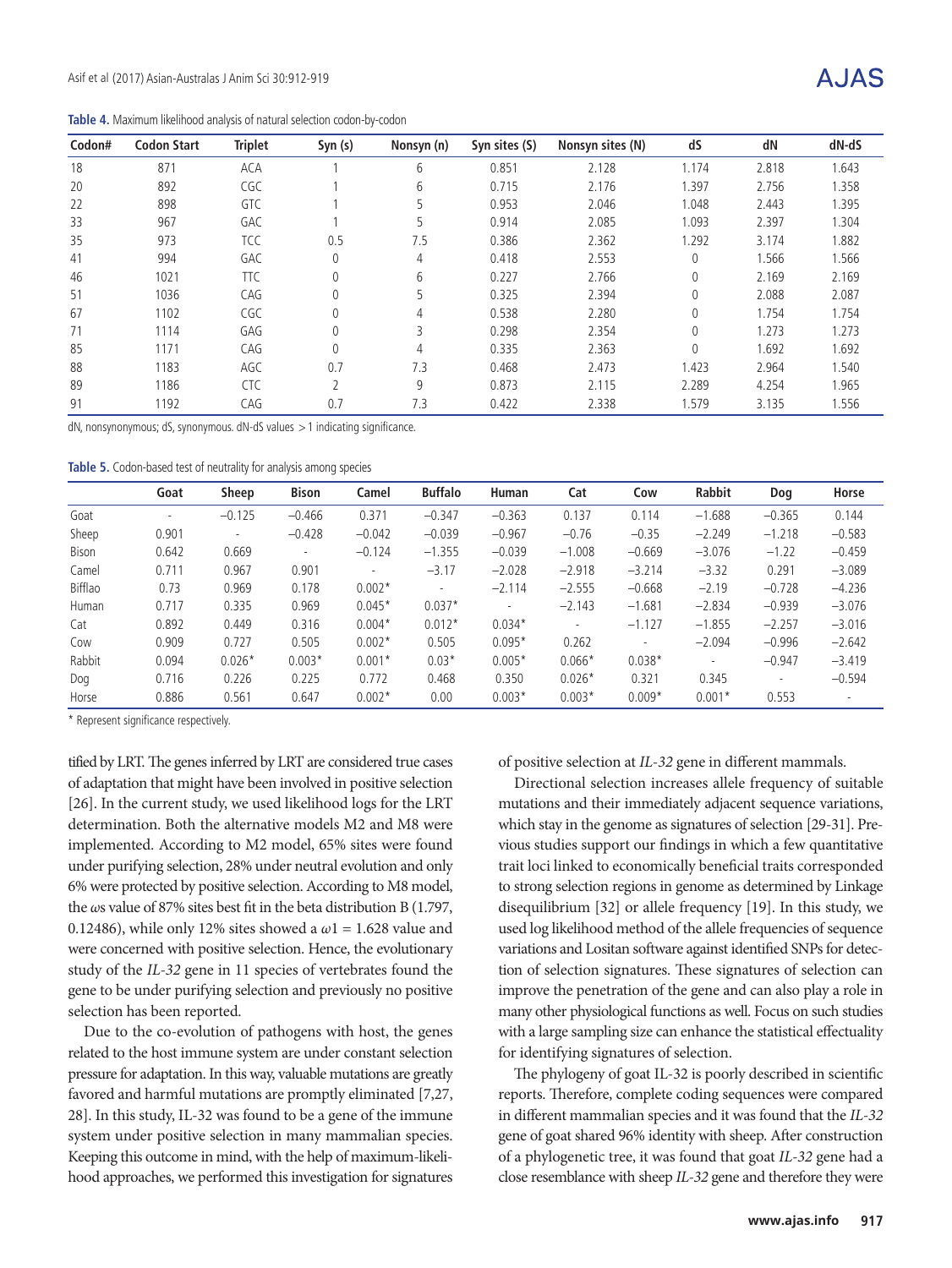## **AJAS**

placed in the same phylogenetic group. Hence, our study provided novel information about the nucleotide variations in *IL-32* gene for the genetic control of immune responses in goat breeds as well as in other analyzed mammalian species.

Bustamante observed in (2005) [33] that genes having lower non synonymous mutations were significantly associated with Mendelian diseases, moreover, several genes known to be possible targets of positive selection were implicated in cancer causing processes [34]. Genes that are related to complex diseases, like cytochrome P450 (*CYP3A*) [35], asthma (*IL-13* [36], *IL4* [37,38] and *IL1A* [39]), cardiovascular disease (matrix metallopeptidase 3 [*MMP3*] [40] and angiotensinogen [*AGT*] gene [41] type 2 diabetes calpain-10 [*CAPN10*] [36]) have also been reported to have signatures of selection. So signatures of selection might play a role in disease mapping via genome wide analysis.

Positive selection might play an important role in sustaining the immune response in the host against various infectious agents and environmental toxicants [28]. In the current investigation, we determined the positive selection for IL-32 along with few of the identified codons related to dN-dS. Incomplete information about the functions of specific codons in IL-32 of the mammalian species limits the absolute understanding of our current interpretation. However, for complete comprehension of the function of the observed differences in mammalian IL-32, further structural and functional studies involving mutagenesis and crystallographic approaches are needed.

## **CONCLUSION**

As a whole, all the approaches employed to investigate positive genetic selection and nucleotide variations in this study lead to better understanding of the molecular evolution and positive selection of SNPs in *IL-32* gene. However, the distribution of genetic variation as a result of selection could be supported by demographic records of the population.

## **CONFLICT OF INTEREST**

We certify that there is no conflict of interest with any financial organization regarding the material discussed in the manuscript.

## **ACKNOWLEDGMENTS**

The author is thankful to Dr. Aun Muhammad and Dr. Shakeel Ahmed for their valuable comments and suggestions and proof reading of the manuscript. This project was supported by National Nature Science Foundation of China (Grant No. 31402040), the fundamental research funds for the central universities of China (No. 2662015BQ024), the CRP project (Grant No. 16087 and Grant No. 20696) from The International Atomic Energy Agency (IAEA) and the FP7-3SR (FP7-KBBE-2009-3: No. 245140).

### **REFERENCES**

- 1.Zeder MA, Hesse B. The initial domestication of goats (*Capra hircus*) in the Zagros Mountains 10,000 years ago. Science 2000;287:2254-7.
- 2.Zhao W, Zhong T, Wang LJ, Li L, Zhang HP. Extensive female-mediated gene flow and low phylogeography among seventeen goat breeds in southwest China. Biochem Genet 2014;52:355-64.
- 3.Du L. Animal genetic resources in china: sheep and goats. 62. Beijing, China: Agriculture Press; 2011.
- 4.Graham AL, Cattadori IM, Lloyd-Smith JO, Ferrari MJ, Bjørnstad ON. Transmission consequences of coinfection: cytokines writ large? Trends Parasitol 2007;23:284-91.
- 5.Xu N, Li X, Zhong Y. Inflammatory cytokines: potential biomarkers of immunologic dysfunction in autism spectrum disorders. Mediators Inflamm 2015;Article ID 531518.
- 6.Turner AK, Begon M, Jackson JA, Bradley JE, Paterson S. Genetic diversity in cytokines associated with immune variation and resistance to multiple pathogens in a natural rodent population. PLoS Genet 2011;7:e1002343-e.
- 7.Brocker C, Thompson D, Matsumoto A, Nebert DW, Vasiliou V. Evolutionary divergence and functions of the human interleukin (IL) gene family. Hum Genomics 2010;5:30-55.
- 8.Commins SP, Borish L, Steinke JW. Immunologic messenger molecules: cytokines, interferons, and chemokines. J Allergy Clin Immunol 2010;125:S53-S72.
- 9.Li W, Liu Y, Mukhtar MM, et al. Activation of interleukin-32 proinflammatory pathway in response to influenza A virus infection. PLoS One 2008;3:e1985-e.
- 10. Zhou Y, Zhu Y. Important role of the IL-32 inflammatory network in the host response against viral infection. Viruses 2015;7:3116-29.
- 11.Kim S-H, Han S-Y, Azam T, Yoon D-Y, Dinarello CA. Interleukin-32: a cytokine and inducer of TNFα. Immunity 2005;22:131-42.
- 12.Kim S. Interleukin-32 in inflammatory autoimmune diseases. Immune Netw 2014;14:123-7.
- 13. Blows MW, Hoffmann AA. A reassessment of genetic limits to evolutionary change. Ecology 2005;86:1371-84.
- 14.Agrawal AF, Stinchcombe JR. How much do genetic covariances alter the rate of adaptation? ProcR Soc London B Biol Sci 2009;276: 1183-91.
- 15. Mukesh M, Sodhi M, Bhatia S, Mishra B. Genetic diversity of Indian native cattle breeds as analysed with 20 microsatellite loci. J Anim Breed Genet 2004;121:416-24.
- 16. Ellegren H, Moore S, Robinson N, et al. Microsatellite evolution- -a reciprocal study of repeat lengths at homologous loci in cattle and sheep. Mol Biol Evol 1997;14:854-60.
- 17.Ijaz N, Liu G, Jiang X, et al. Genetic signature of strong recent positive selection at FSHβ gene in goats. Pak J Agri Sci 2015;52:1113-8.
- 18. Barendse W, Harrison BE, Bunch RJ, Thomas MB, Turner LB. Genome wide signatures of positive selection: the comparison of independent samples and the identification of regions associated to traits. BMC Genomics 2009;10:1.
- 19. Stella A, Ajmone-Marsan P, Lazzari B, Boettcher P. Identification of